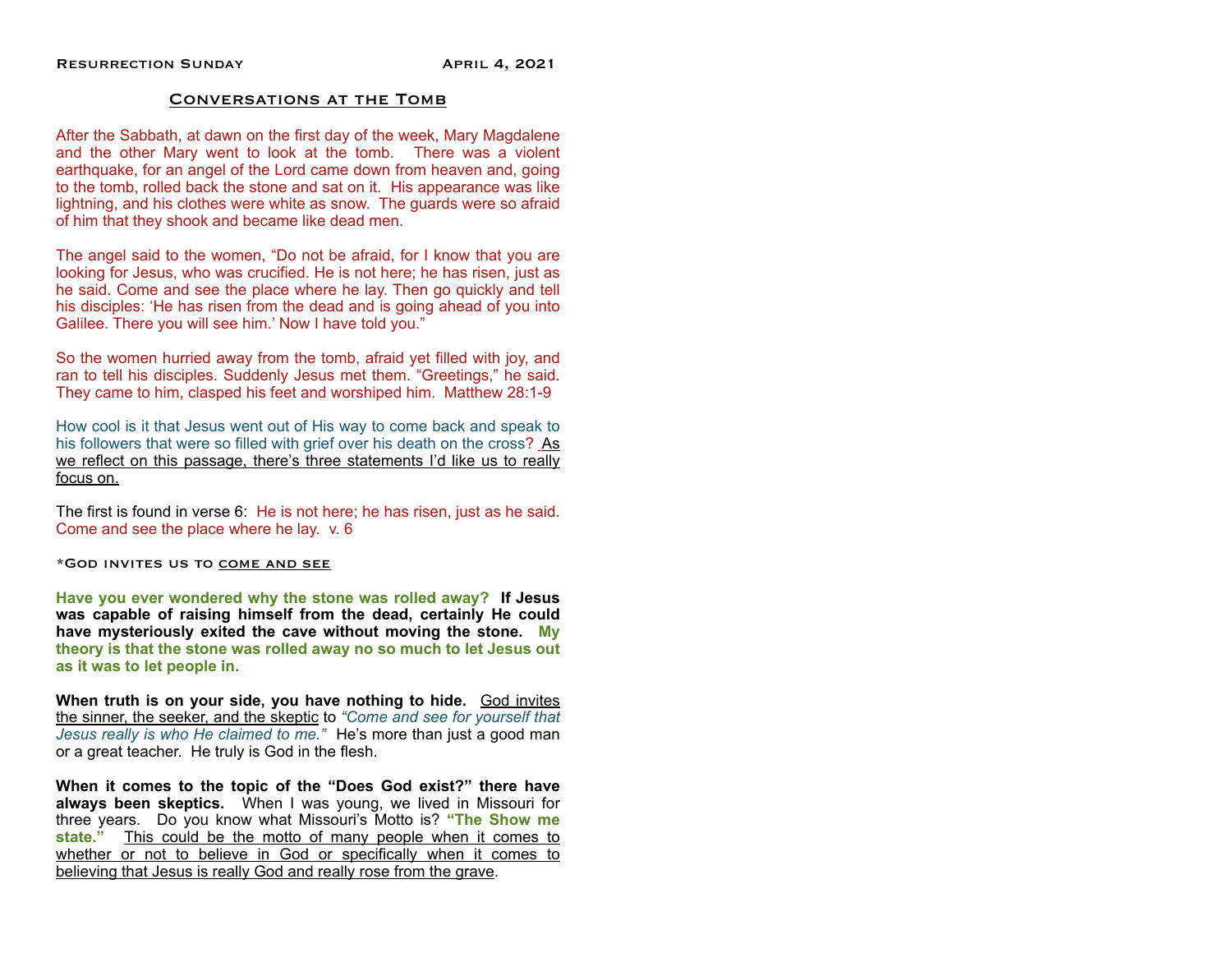In fact, even **Jesus' disciple Thomas was a skeptic when it came to Jesus' resurrection.** The resurrected Jesus had appeared to a number of the disciples, but Thomas wasn't there. So he said to them, *"Unless I see the nail marks in his hands and put my finger where the nails were, and put my hand into his side, I will not believe."*

Well a week later, Jesus appeared again to the disciples and this time Thomas was there. Rather than chastising Thomas for being a sceptic, Jesus said to Thomas, *"Put your finger here; see my hands. Reach out your hand and put it into my side. Stop doubting and believe."*

I think that's what God might say to many people: **"Come see for yourself. Stop doubting and believe."** A lot of people dismiss God without ever giving God a chance.

**Jesus knew that if there was an empty tomb, but no one actually saw the resurrected Christ that there would be all kinds of conspiracy theories.** But look at what the Apostle Paul wrote:

For what I received I passed on to you as of first importance: that Christ died for our sins according to the Scriptures, that he was buried, that he was raised on the third day according to the Scriptures, and that he appeared to Cephas, and then to the Twelve. After that, he appeared to more than five hundred of the brothers and sisters at the same time, most of whom are still living, though some have fallen asleep. Then he appeared to James, then to all the apostles, and last of all he appeared to me also. 1 Corinthians 15:3-8

**The people Paul wrote about were still living when he wrote this**. If what Paul was writing was a lie, all anyone would have had to do is follow-up on the resurrection story with all these people.

**Over the course of history, there have been a number of people who laid down their life for others, but only Jesus had the power to raise his body back to life.** All other religions adore some great, but dead leader or philosopher, but Christianity declares its faith in a resurrected and living Savior.

**The resurrection is so important that there are over 300 verses about Christ's resurrection in the new testament.** 

Jesus' resurrection changes everything. In fact, in 1 Corinthians 15:17, Paul wrote, *"If Christ has not been raised, your faith is futile; you are still in your sins."*

**So if Jesus really raised from the dead, then there's a really good chance that Jesus was who he claimed to be and the things that he said about eternal salvation for those who believe in him are true.** 

**To the Seeker as well as the Skeptic, God says, "Come and See."**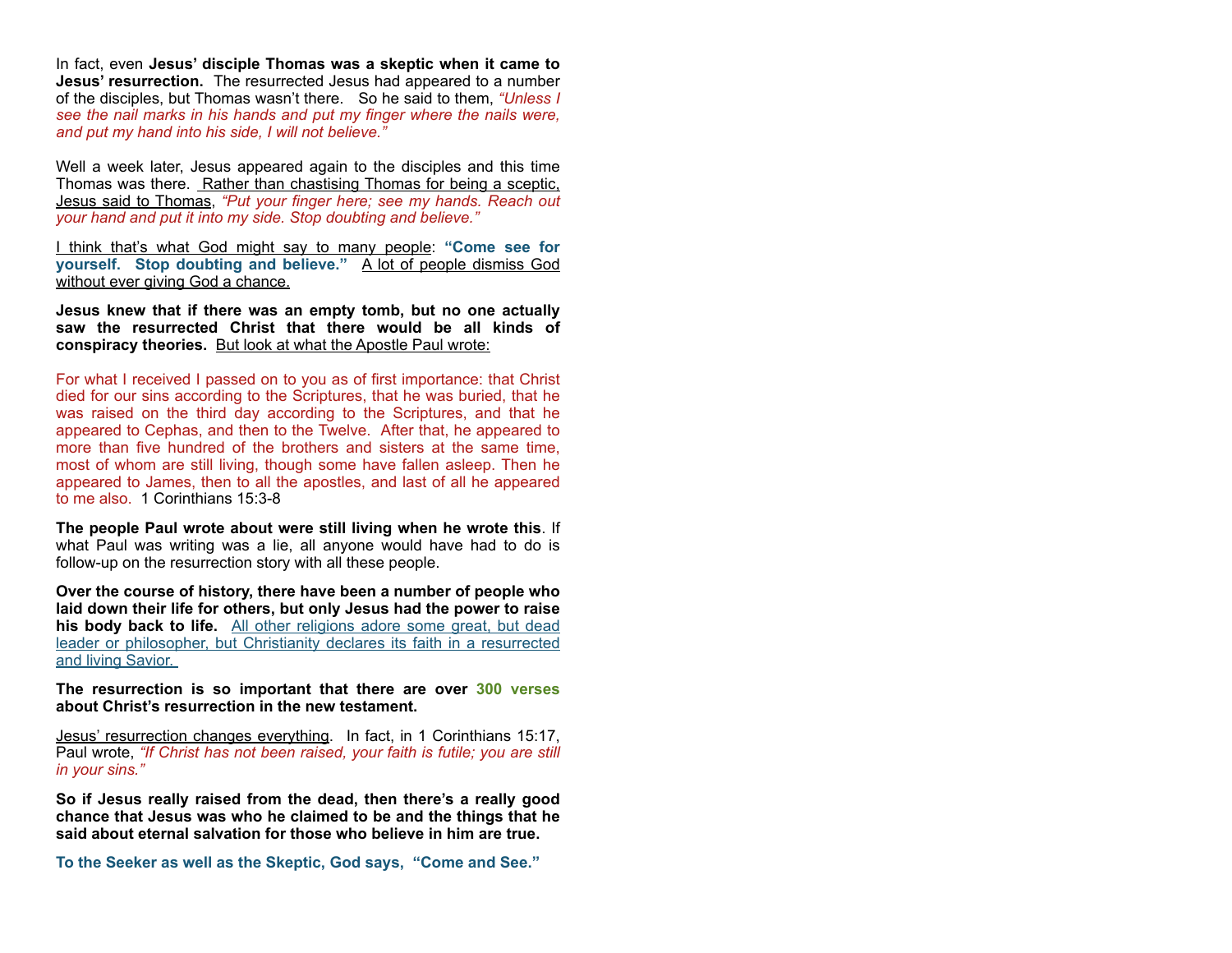**But God doesn't just invite us to come and see that He is great and powerful, he invites us to come and see that He is good.** In Psalm 34:8, David wrote, *"Taste and see that the Lord is good."* 

The empty tomb serves as a vivid reminder that God is great; he's great enough to conquer death. But the cross also reminds us that God is good; good enough to die on a cross as a punishment for our sins.

What Jesus did on the cross is the very essence of goodness. 1 John 3:16 says: This is how we know what love is: Jesus Christ laid down his life for us.

**So God invites us to Come and see the greatness and the goodness of God. ……………………………………..**

**The second phrase** I want us to consider is found in Matthew 28:7: Then go quickly and tell his disciples: "He has risen from the dead."

## \*God calls us to Go and Tell

It's one thing to come and see what God has done, but it can't stop there. God calls us to *"Go and tell."* And **notice the urgency** in verse 7. The angel said, *"Go quickly and tell them that Jesus has risen from the dead."*

**And do you know what the women did? They decided they'd wait till the timing seemed right to tell others about Jesus, right? Wrong!** Verse 8 tells us that "they hurried away from the tomb, afraid yet filled with joy, to tell the disciples."

In their case, they were probably afraid because they were freaking out about what they'd just seen and their conversation with an angel. But their joy was greater than their fears so they hurried off to tell others about Jesus.

**When it comes to telling others about Jesus, maybe you're a little afraid, but is the passion you have for Jesus greater than your fears of telling others about Jesus?** 

And if your joy for the Lord isn't enough, then maybe your **love for the people in your life** and the **reality of what's at stake** will cause you to **push past any fears you have**. After all, **we're talking about where people will spend the rest of eternity**. That's pretty good motivation.

Listen to Romans 10:13-15: Everyone who calls on the name of the Lord will be saved. How, then, can they call on the one they have not believed in? And how can they believe in the one of whom they have not heard? And how can they hear without someone preaching to them? And how can anyone preach unless they are sent? As it is written: "How beautiful are the feet of those who bring good news!"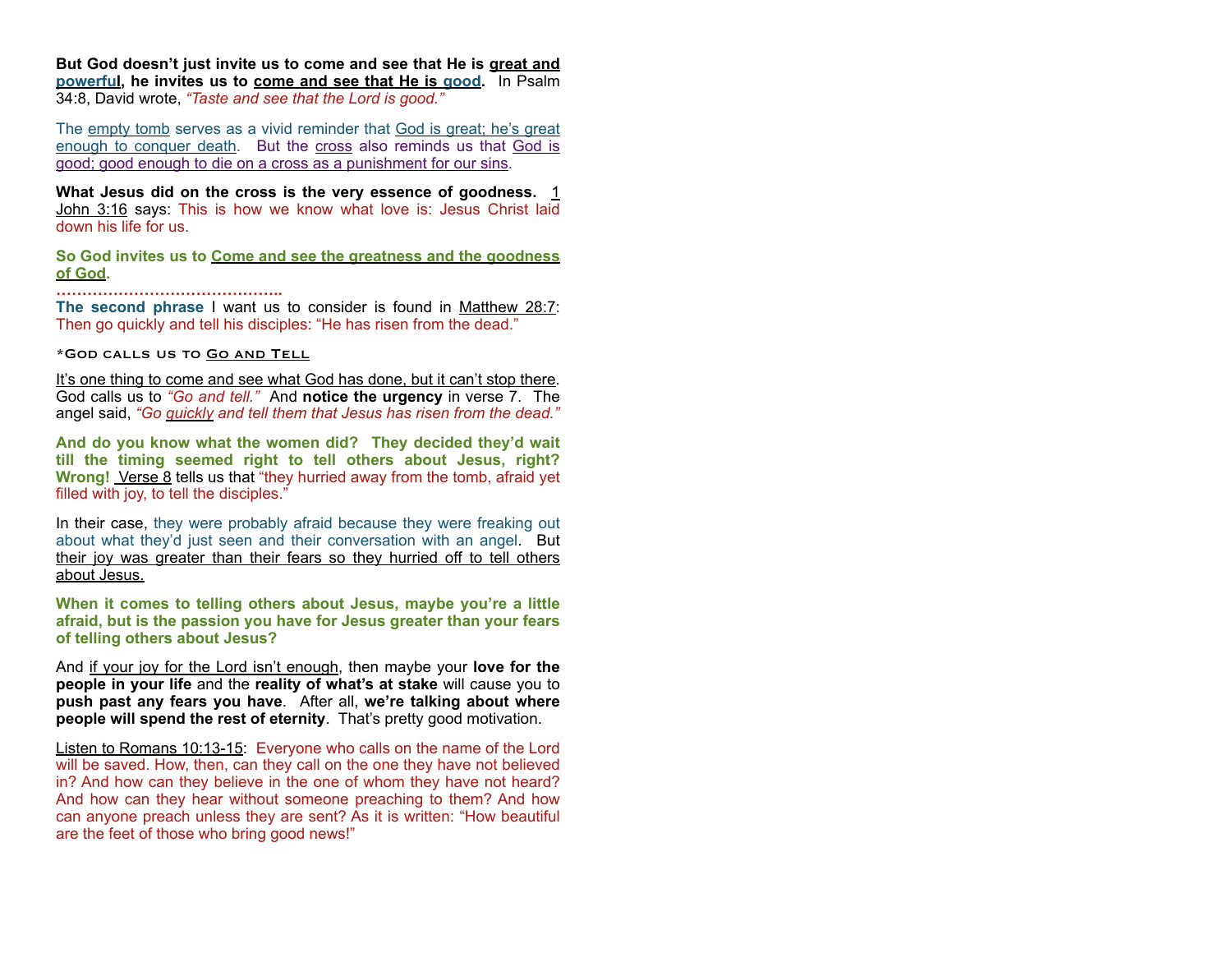Apparently those who tell others about Jesus have *beautiful feet*, which is another way of saying that we are blessed if we where the good news about Jesus with others. Telling others about Jesus isn't just a responsibility, it's a blessing.

**So when it comes to telling the people in your life about Jesus: if not you, then who. If not now, then when?** 

The last portion of our passage that I want to focus on is verse 9: Suddenly Jesus met them. "Greetings," he said. They came to him, clasped his feet and worshiped him.

\*The reality of Jesus' death & resurrection compel us to worship Him

Notice their response: One glimpse of Jesus and they fell at his feet and worshipped Him.

**We often tend to think of worship in terms of singing, but I'm not so sure they began singing to Jesus**. Worship is expressing love and adoration and I think they were just so excited that love and adoration were just oozing out of them.

**That may be the key to worship…. It's being so focused on Jesus and all that he's done for us that we can't help but want to express our love and adoration of him.** 

*Lead to communion and worship through song/ Communion* 

The greek word that's used for *"see"* is more than just seeing something with your eyes. It means to *perceive or know*. **God wants us to come and know him on a very personal level.**

Revelation 3:20 says: Here I am! I stand at the door and knock. If anyone hears my voice and opens the door. I will come in and eat with that person, and they with me.

**What is God saying to you this morning?**